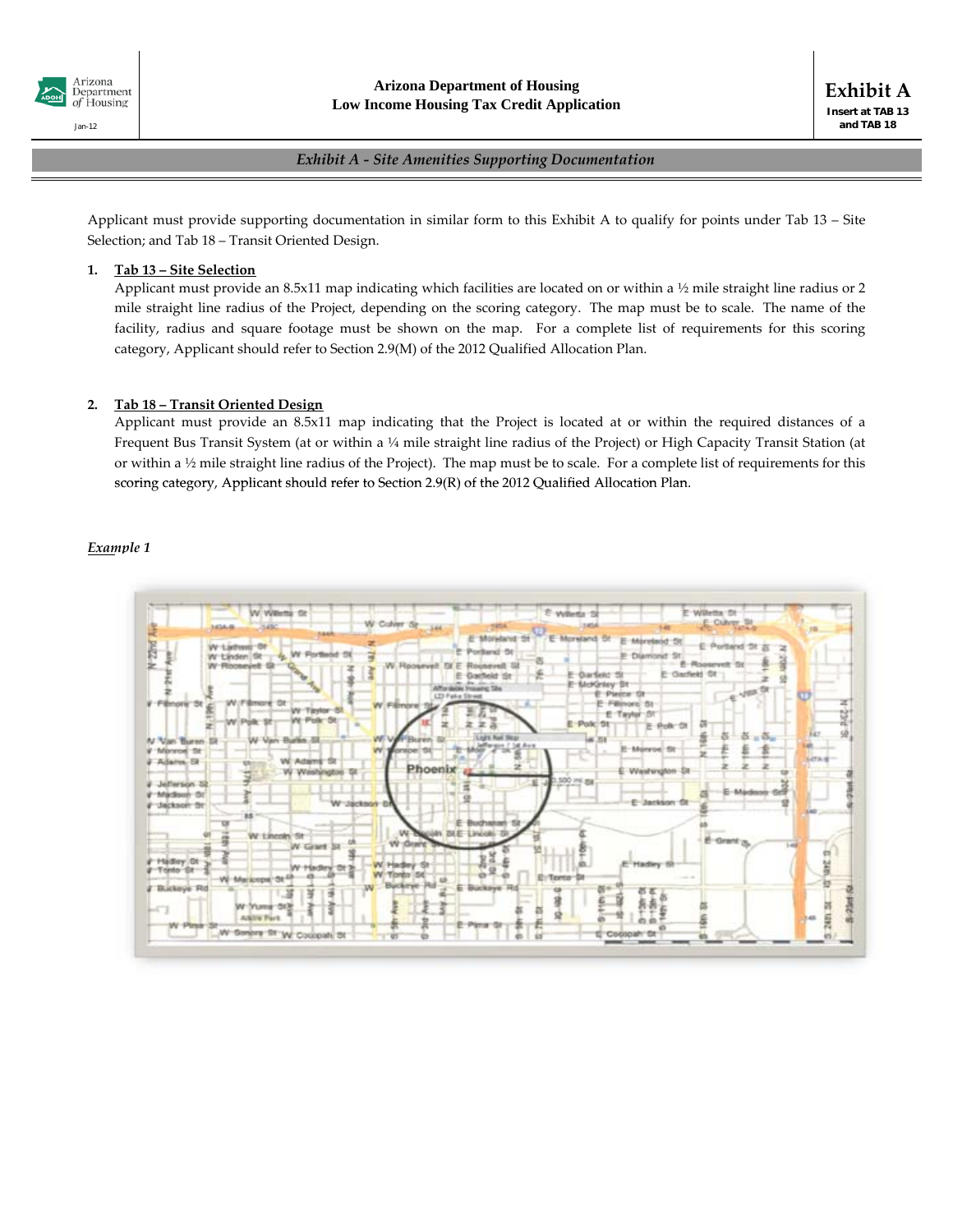

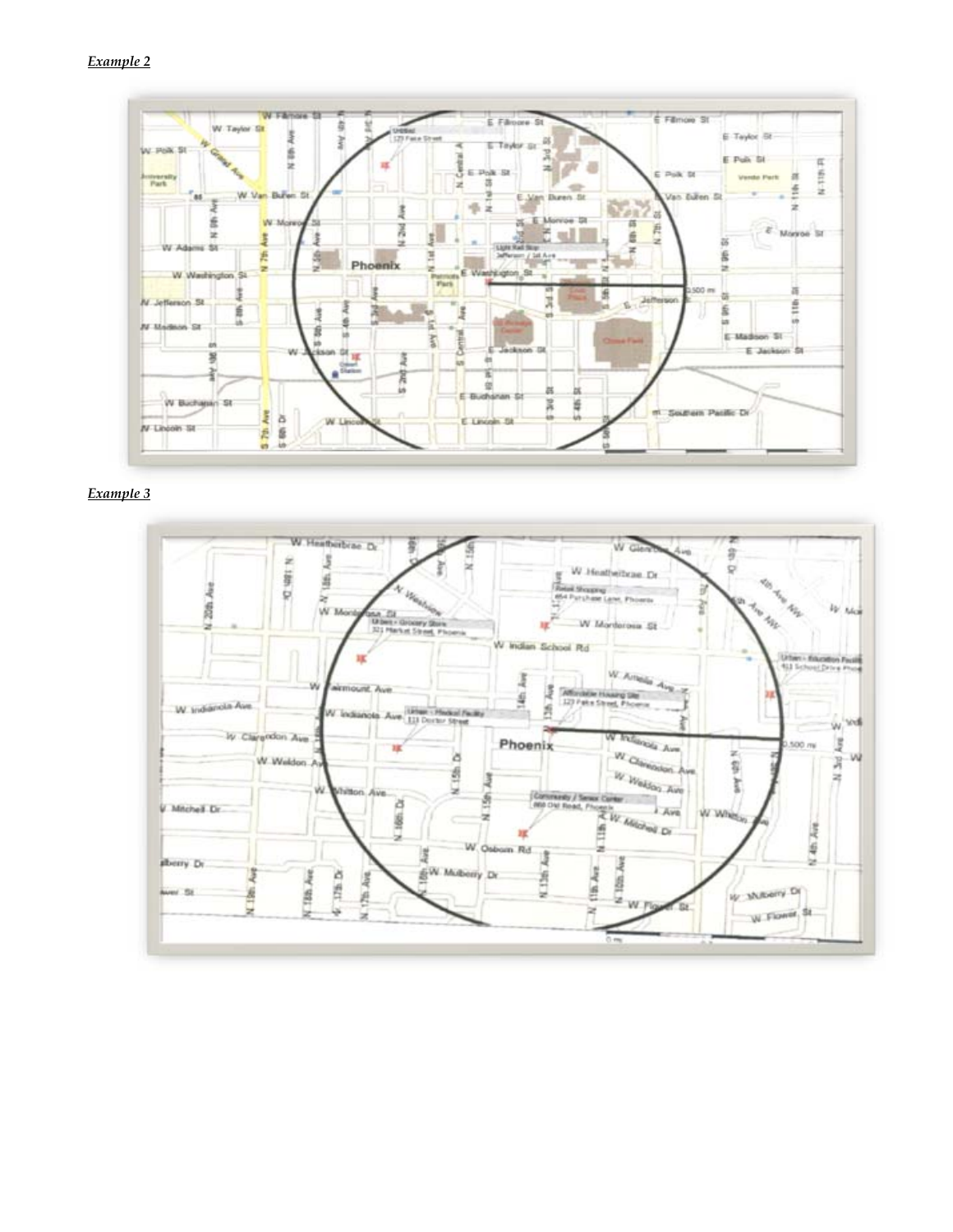# *Example 4*